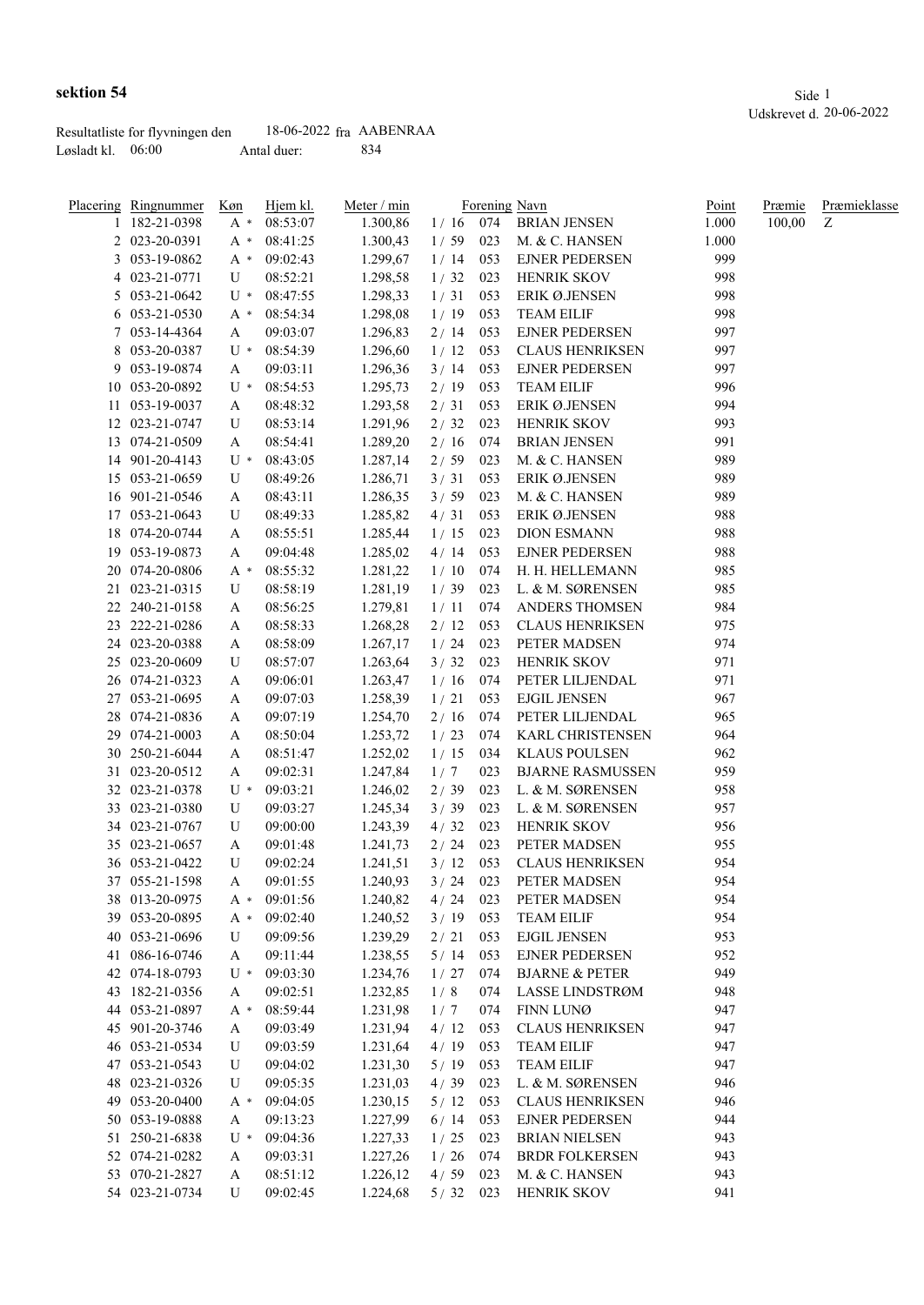|                     | Resultatliste for flyvningen den | $18-06-2022$ fra AABENRAA |     |
|---------------------|----------------------------------|---------------------------|-----|
| Løsladt kl. $06:00$ |                                  | Antal duer:               | 834 |

| Placering Ringnummer | Køn   | Hjem kl. | Meter / min |            |     | Forening Navn               | Point | Præmie | Præmieklasse |
|----------------------|-------|----------|-------------|------------|-----|-----------------------------|-------|--------|--------------|
| 55 250-21-6025       | $A^*$ | 08:55:59 | 1.222,14    |            |     | 2 / 15 034 KLAUS POULSEN    | 939   |        |              |
| 56 053-21-0537       | A     | 09:05:41 | 1.220,36    | 6/19       | 053 | <b>TEAM EILIF</b>           | 938   |        |              |
| 57 053-21-0613       | A     | 09:07:54 | 1.219,44    | 1/14       | 053 | <b>MOGENS BRIX</b>          | 937   |        |              |
| 58 074-20-0849       | A     | 08:54:51 | 1.219,42    | 2/23       | 074 | KARL CHRISTENSEN            | 937   |        |              |
| 59 074-21-0005       | U     | 08:54:53 | 1.219,19    | 3/23       | 074 | KARL CHRISTENSEN            | 937   |        |              |
| 60 053-21-0523       | A     | 09:05:58 | 1.218,50    | 7/19       | 053 | <b>TEAM EILIF</b>           | 937   |        |              |
| 61 053-21-0700       | A     | 09:13:56 | 1.213,73    | 3/21       | 053 | <b>EJGIL JENSEN</b>         | 933   |        |              |
| 62 023-21-0491       | A     | 08:53:04 | 1.212,89    | 5/59       | 023 | M. & C. HANSEN              | 932   |        |              |
| 63 901-19-5167       | $U^*$ | 08:53:06 | 1.212,66    | 6/59       | 023 | M. & C. HANSEN              | 932   |        |              |
| 64 074-21-0305       | A     | 09:13:58 | 1.211,68    | 3/16       | 074 | PETER LILJENDAL             | 931   |        |              |
| 65 023-20-0964       | A *   | 09:11:06 | 1.208,49    | 1/10       | 023 | <b>MARIUS &amp; KRISTIN</b> | 929   |        |              |
| 66 023-19-0342       | U     | 09:07:39 | 1.207,38    | 2/25       | 023 | <b>BRIAN NIELSEN</b>        | 928   |        |              |
| 67 074-21-0210       | $A^*$ | 09:06:44 | 1.207,21    | 2/8        | 074 | LASSE LINDSTRØM             | 928   |        |              |
| 68 074-21-0529       | U     | 09:06:39 | 1.206,54    | 3/16       | 074 | <b>BRIAN JENSEN</b>         | 927   |        |              |
| 69 034-21-0222       | $U^*$ | 09:05:08 | 1.204,71    | 1/26       | 034 | <b>JØRGEN JUUL</b>          | 926   |        |              |
| 70 034-21-0253       | A     | 09:05:09 | 1.204,60    | $2/26$     | 034 | <b>JØRGEN JUUL</b>          | 926   |        |              |
| 71 034-18-1590       | $U^*$ | 09:04:52 | 1.203,45    | 1/50       | 034 | TH. KRISTENSEN              | 925   |        |              |
| 72 023-21-0474       | A     | 08:54:34 | 1.202,47    | 7/59       | 023 | M. & C. HANSEN              | 924   |        |              |
| 73 901-21-0543       | A     | 08:54:40 | 1.201,78    | 8/59       | 023 | M. & C. HANSEN              | 924   |        |              |
| 74 023-21-0119       | A     | 08:54:42 | 1.201,55    | 9/59       | 023 | M. & C. HANSEN              | 924   |        |              |
| 75 034-21-0273       | A     | 09:05:43 | 1.200,93    | 3/26       | 034 | <b>JØRGEN JUUL</b>          | 923   |        |              |
| 76 053-21-0226       | A     | 09:10:27 | 1.196,53    | 1/47       | 053 | <b>ROSA &amp; JOHANNES</b>  | 920   |        |              |
| 77 074-21-0020       |       | 08:58:13 | 1.196,39    | 4/23       | 074 | <b>KARL CHRISTENSEN</b>     | 920   |        |              |
| 78 023-21-0373       | $A^*$ | 09:11:08 |             | 5/39       | 023 | L. & M. SØRENSEN            | 919   |        |              |
|                      | A     |          | 1.195,28    |            |     |                             |       |        |              |
| 79 901-20-3740       | A     | 09:09:36 | 1.194,36    | 6/12       | 053 | <b>CLAUS HENRIKSEN</b>      | 918   |        |              |
| 80 070-20-2414       | A     | 09:10:14 | 1.190,39    | 7/12       | 053 | <b>CLAUS HENRIKSEN</b>      | 915   |        |              |
| 81 074-21-0206       | A     | 09:09:29 | 1.189,69    | 3/8        | 074 | LASSE LINDSTRØM             | 915   |        |              |
| 82 023-20-0386       | A     | 08:56:28 | 1.189,52    | 10/59      | 023 | M. & C. HANSEN              | 914   |        |              |
| 83 074-20-0080       | A     | 09:06:47 | 1.189,09    | 1/27       | 074 | HANS-JØRN THOMSEN           | 914   |        |              |
| 84 053-20-0622       | A     | 09:18:01 | 1.188,70    | 4/21       | 053 | <b>EJGIL JENSEN</b>         | 914   |        |              |
| 85 074-21-0345       | A     | 09:17:45 | 1.188,50    | 4/16       | 074 | PETER LILJENDAL             | 914   |        |              |
| 86 908-20-0392       | U     | 09:14:22 | 1.188,18    | 2/10       | 023 | <b>MARIUS &amp; KRISTIN</b> | 913   |        |              |
| 87 074-21-0197       | U     | 09:06:59 | 1.187,82    | 2/27       | 074 | HANS-JØRN THOMSEN           | 913   |        |              |
| 88 023-20-0667       | A *   | 09:08:27 | 1.187,64    | 6/32       | 023 | <b>HENRIK SKOV</b>          | 913   |        |              |
| 89 908-21-0014       | A     | 09:07:04 | 1.187,29    | 3 / 27 074 |     | HANS-JØRN THOMSEN           | 913   |        |              |
| 90 074-21-0310       | A     | 09:18:09 | 1.186,10    | $5/16$ 074 |     | PETER LILJENDAL             | 912   |        |              |
| 91 074-21-0183       | U     | 09:07:17 | 1.185,92    | $4/27$ 074 |     | HANS-JØRN THOMSEN           | 912   |        |              |
| 92 053-21-0688       | A     | 09:18:39 | 1.184,91    | 5/21       | 053 | <b>EJGIL JENSEN</b>         | 911   |        |              |
| 93 053-18-0773       | A     | 09:12:22 | 1.184,61    | 2/47       | 053 | ROSA & JOHANNES             | 911   |        |              |
| 94 053-21-0490       | U     | 09:09:16 | 1.184,24    | 1/36       | 053 | JOHNNY ANDERSEN             | 910   |        |              |
| 95 074-21-0591       | A     | 09:10:42 | 1.183,95    | 2/11       | 074 | ANDERS THOMSEN              | 910   |        |              |
| 96 053-21-0686       | U     | 09:18:49 | 1.183,91    | $6/21$     | 053 | <b>EJGIL JENSEN</b>         | 910   |        |              |
| 97 126-19-1297       | $U^*$ | 09:10:20 | 1.183,30    | $2/26$     | 074 | <b>BRDR FOLKERSEN</b>       | 910   |        |              |
| 98 074-21-0184       | U     | 09:07:49 | 1.182,55    | $5/27$     | 074 | HANS-JØRN THOMSEN           | 909   |        |              |
| 99 074-21-0175       | $U^*$ | 09:07:51 | 1.182,34    | $6/27$     | 074 | HANS-JØRN THOMSEN           | 909   |        |              |
| 100 023-21-0052      | U     | 09:15:20 | 1.182,30    | 3/10       | 023 | <b>MARIUS &amp; KRISTIN</b> | 909   |        |              |
| 101 074-20-0186      | U     | 09:10:31 | 1.182,16    | 3/26       | 074 | <b>BRDR FOLKERSEN</b>       | 909   |        |              |
| 102 053-21-0447      | U     | 09:11:05 | 1.181,50    | 1/10       | 053 | <b>KURT LAIER</b>           | 908   |        |              |
| 103 074-21-0840      | $A^*$ | 09:19:03 | 1.180,74    | 6/16       | 074 | PETER LILJENDAL             | 908   |        |              |
| 104 053-21-0701      | $U^*$ | 09:19:27 | 1.180,16    | 7/21       | 053 | <b>EJGIL JENSEN</b>         | 907   |        |              |
| 105 053-19-0011      | $U^*$ | 09:04:46 | 1.179,93    | 5/31       | 053 | ERIK Ø.JENSEN               | 907   |        |              |
| 106 023-21-0323      | A     | 09:13:44 | 1.179,24    | $6/39$     | 023 | L. & M. SØRENSEN            | 907   |        |              |
| 107 074-20-0761      | A     | 09:11:44 | 1.178,96    | 2/15       | 023 | <b>DION ESMANN</b>          | 906   |        |              |
| 108 023-18-0203      | $A^*$ | 09:12:13 |             | 3/25       | 023 | <b>BRIAN NIELSEN</b>        | 906   |        |              |
|                      |       |          | 1.178,70    |            |     |                             |       |        |              |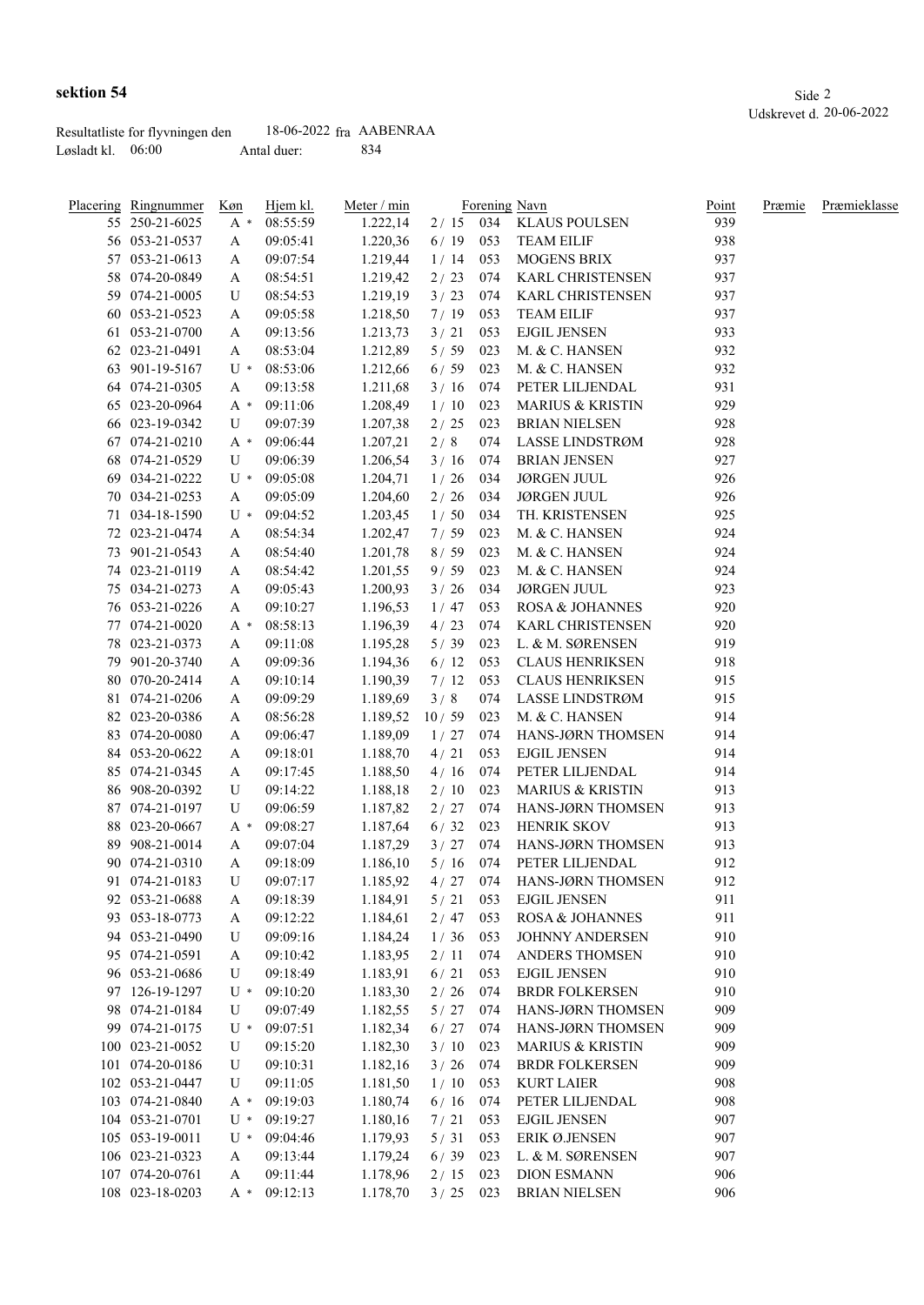|                     | Resultatliste for flyvningen den | $18-06-2022$ fra AABENRAA |      |
|---------------------|----------------------------------|---------------------------|------|
| Løsladt kl. $06:00$ |                                  | Antal duer:               | -834 |

| Placering Ringnummer | Køn                  | Hjem kl.             | Meter / min      |              |     | Forening Navn               | Point | Præmie | Præmieklasse |
|----------------------|----------------------|----------------------|------------------|--------------|-----|-----------------------------|-------|--------|--------------|
| 109 034-21-0264      | U                    | 09:09:24             | 1.177,57         |              |     | 4 / 26 034 JØRGEN JUUL      | 905   |        |              |
| 110 023-21-0758      | A                    | 09:10:08             | 1.177,13         | 7/32         | 023 | HENRIK SKOV                 | 905   |        |              |
| 111 053-21-0690      | A *                  | 09:20:00             | 1.176,91         | 8/21         | 053 | <b>EJGIL JENSEN</b>         | 905   |        |              |
| 112 084-20-1127      | U                    | 09:08:24             | 1.176,42         | 1/20         | 074 | <b>OLE FABER</b>            | 904   |        |              |
| 113 053-19-0974      | A *                  | 09:13:43             | 1.176,35         | 3/47         | 053 | ROSA & JOHANNES             | 904   |        |              |
| 114 074-21-0645      | U                    | 09:08:25             | 1.176,32         | 2/20         | 074 | <b>OLE FABER</b>            | 904   |        |              |
| 115 074-21-0608      | $U^*$                | 09:08:27             | 1.176,11         | 3/20         | 074 | <b>OLE FABER</b>            | 904   |        |              |
| 116 023-18-0458      | A                    | 09:10:19             | 1.175,99         | 8/32         | 023 | HENRIK SKOV                 | 904   |        |              |
| 117 034-21-0308      | $U^*$                | 09:09:51             | 1.175,03         | 1/8          | 034 | <b>EJVIND LARSEN</b>        | 903   |        |              |
| 118 034-21-0286      | U                    | 09:09:56             | 1.174,51         | $2/8$        | 034 | <b>EJVIND LARSEN</b>        | 903   |        |              |
| 119 034-21-0029      | A                    | 09:02:59             | 1.173,47         | 1/25         | 034 | SØREN SØRENSEN              | 902   |        |              |
| 120 074-21-0851      | A *                  | 09:12:40             | 1.173,24         | 3/15         | 023 | <b>DION ESMANN</b>          | 902   |        |              |
| 121 053-21-0417      | A                    | 09:13:02             | 1.173,12         | 8/12         | 053 | <b>CLAUS HENRIKSEN</b>      | 902   |        |              |
| 122 023-20-0347      | U                    | 09:12:26             | 1.173,11         | 5/24         | 023 | PETER MADSEN                | 902   |        |              |
| 123 074-21-0203      | A *                  | 09:12:11             | 1.172,98         | 4/8          | 074 | LASSE LINDSTRØM             | 902   |        |              |
| 124 074-21-0582      | A                    | 09:12:30             | 1.172,88         | 3/11         | 074 | ANDERS THOMSEN              | 902   |        |              |
| 125 034-21-0040      | A                    | 09:03:07             | 1.172,62         | 2/25         | 034 | SØREN SØRENSEN              | 901   |        |              |
| 126 074-21-0104      | $A^*$                | 09:11:41             | 1.172,49         | 1/9          | 074 | <b>TORBEN ANDERSEN</b>      | 901   |        |              |
| 127 074-21-0584      | A                    | 09:12:38             | 1.172,07         | 4/11         | 074 | <b>ANDERS THOMSEN</b>       | 901   |        |              |
| 128 220-21-1900      | $A^*$                | 09:12:15             | 1.171,51         | 4/26         | 074 | <b>BRDR FOLKERSEN</b>       | 901   |        |              |
| 129 023-21-0303      |                      | 09:15:02             |                  | 7/39         | 023 | L. & M. SØRENSEN            | 900   |        |              |
| 129 156-21-0507      | A                    |                      | 1.171,38         |              | 023 | L. & M. SØRENSEN            | 900   |        |              |
| 131 023-21-0167      | A                    | 09:15:02<br>09:17:20 | 1.171,38         | 7/39<br>4/10 | 023 | <b>MARIUS &amp; KRISTIN</b> | 900   |        |              |
|                      | $A^*$                |                      | 1.170,32         |              |     |                             | 900   |        |              |
| 132 053-19-1092      | U                    | 09:13:38             | 1.170,26         | 8/19         | 053 | <b>TEAM EILIF</b>           |       |        |              |
| 133 224-19-2116      | A                    | 09:13:39             | 1.169,97         | 4/25         | 023 | <b>BRIAN NIELSEN</b>        | 899   |        |              |
| 134 023-21-0172      | A                    | 09:17:28             | 1.169,53         | 5/10         | 023 | <b>MARIUS &amp; KRISTIN</b> | 899   |        |              |
| 135 126-20-1639      | A                    | 09:09:32             | 1.169,39         | 4/20         | 074 | <b>OLE FABER</b>            | 899   |        |              |
| 136 220-21-1907      | A                    | 09:12:46             | 1.168,37         | 5/26         | 074 | <b>BRDR FOLKERSEN</b>       | 898   |        |              |
| 137 224-19-2059      | A                    | 09:14:00             | 1.167,86         | $5/25$       | 023 | <b>BRIAN NIELSEN</b>        | 898   |        |              |
| 138 034-15-0439      | U                    | 09:10:35             | 1.167,35         | 2/50         | 034 | TH. KRISTENSEN              | 897   |        |              |
| 139 074-20-0179      | A                    | 09:12:59             | 1.167,05         | 6/26         | 074 | <b>BRDR FOLKERSEN</b>       | 897   |        |              |
| 140 074-21-0106      | A *                  | 09:12:43             | 1.166,20         | 2/9          | 074 | <b>TORBEN ANDERSEN</b>      | 896   |        |              |
| 141 053-21-0831      | A *                  | 09:13:57             | 1.164,90         | 1/13         | 053 | <b>HANS BOJER</b>           | 895   |        |              |
| 142 053-20-0894      | A                    | 09:14:37             | 1.164,35         | 9/19         | 053 | <b>TEAM EILIF</b>           | 895   |        |              |
| 143 053-19-0575      | $U^*$                | 09:22:15             | 1.163,82         | 9/21         | 053 | <b>EJGIL JENSEN</b>         | 895   |        |              |
| 144 023-19-0405      | A *                  | 09:15:48             | 1.163,18         | 2/7          | 023 | <b>BJARNE RASMUSSEN</b>     | 894   |        |              |
| 145 053-20-0097      | A                    | 09:07:30             | 1.162,73         | $6/31$ 053   |     | ERIK Ø.JENSEN               | 894   |        |              |
| 146 023-20-0230      | A $\hspace{0.1mm}^*$ | 09:16:32             | 1.162,44         | 9/39         | 023 | L. & M. SØRENSEN            | 894   |        |              |
| 147 023-18-0012      | U                    | 09:16:34             | 1.162,24         | 10/39        | 023 | L. & M. SØRENSEN            | 893   |        |              |
| 148 053-20-0899      | U                    | 09:07:35             | 1.162,21         | 7/31         | 053 | ERIK Ø.JENSEN               | 893   |        |              |
| 149 074-21-0004      | U                    | 09:03:28             | 1.162,15         | 5/23         | 074 | KARL CHRISTENSEN            | 893   |        |              |
| 150 023-21-0341      | A                    | 09:16:36             | 1.162,04         | 11/39        | 023 | L. & M. SØRENSEN            | 893   |        |              |
| 151 023-21-0346      | A                    | 09:16:38             | 1.161,85         | 12/39        | 023 | L. & M. SØRENSEN            | 893   |        |              |
| 152 023-21-0375      | U                    | 09:16:46             | 1.161,06         | 13/39        | 023 | L. & M. SØRENSEN            | 893   |        |              |
| 153 074-20-0049      | $A^*$                | 09:11:18             | 1.161,02         | 7/27         | 074 | HANS-JØRN THOMSEN           | 893   |        |              |
| 154 023-20-0631      | A                    | 09:12:54             | 1.160,24         | 9/32         | 023 | HENRIK SKOV                 | 892   |        |              |
| 155 074-21-0525      | A                    | 09:14:08             | 1.160,03         | 4/16         | 074 | <b>BRIAN JENSEN</b>         | 892   |        |              |
| 156 034-21-0229      | U                    | 09:12:38             | 1.157,81         | $5/26$       | 034 | <b>JØRGEN JUUL</b>          | 890   |        |              |
| 157 053-20-0973      | A                    | 09:25:12             | 1.157,27         | 7/14         | 053 | <b>EJNER PEDERSEN</b>       | 890   |        |              |
| 158 053-20-0966      | $A^*$                | 09:25:17             | 1.156,80         | 8/14         | 053 | <b>EJNER PEDERSEN</b>       | 889   |        |              |
| 159 013-20-0979      | $A^*$                | 09:15:09             | 1.156,78         | 6/24         | 023 | PETER MADSEN                | 889   |        |              |
| 160 053-20-0100      | U                    | 09:08:28             | 1.156,76         | 8/31         | 053 | ERIK Ø.JENSEN               | 889   |        |              |
| 161 023-21-0301      | A                    | 09:17:31             | 1.156,65         | 14/39        | 023 | L. & M. SØRENSEN            | 889   |        |              |
| 161 023-21-0355      | A                    | 09:17:31             | $1.156,65$ 14/39 |              | 023 | L. & M. SØRENSEN            | 889   |        |              |
|                      |                      |                      |                  |              |     |                             |       |        |              |